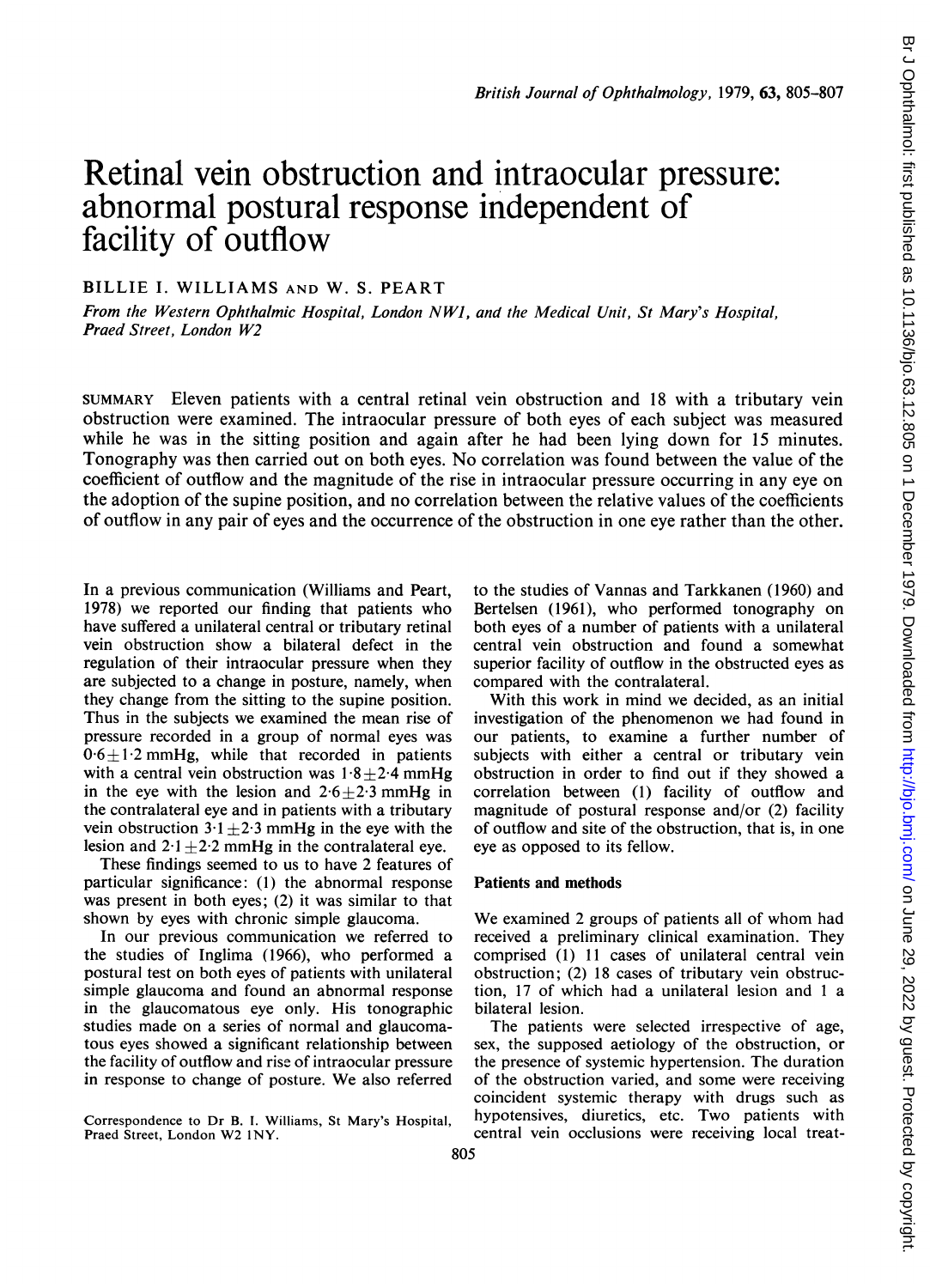ment with pilocarpine drops; in one case to the eye with the obstruction in the other case to the contralateral eye.

The group of patients with central vein obstruction contained 7 males and 4 females. Their ages ranged from 59 to 74 years, mean 67-8 years. The group with tributary vein obstruction contained 14 males, one of whom had bilateral lesions, and 4 females. Their ages ranged from 41 to 79 years, mean 60.4 years.

#### METHOD

The patient was asked to sit quietly for 15 minutes near one end of an examination couch. Amethocaine 1% drops were then instilled into both conjunctival sacs, and the intraocular pressure was measured with the Alcon Applanation Pneumatonograph, the right eye being examined first. The first 2 tracings were disregarded (Langham, 1974) and a second pair of tracings made 5 minutes later. These were recorded. The patient was then asked to lie down for 10 minutes, when a second pair of tracings from the right and left eyes were recorded. (The value of the intraocular pressure was taken as the mean of the systolic and diastolic values on the tracing of the intraocular pulse.)

Tonography was then performed for 2 minutes on each eye and the coefficient of outflow derived in the usual way.

## Results

From Table <sup>1</sup> it will be seen that our patients showed rises of intraocular pressure in response to change of posture, similar to those found in the first series of patients described in our previous paper. Thus in the case of patients with a central vein obstruction the obstructed eyes showed a mean rise of  $3.8 \pm 2.0$  mmHg and the contralateral eye a mean rise of  $3.1 \pm 2.2$  mmHg, while in the case of unilateral tributary vein obstruction the obstructed eyes showed a mean rise of  $5.1 \pm 3.3$ 

| Table 1 |  |  |  | <b>Results of treatment</b> |
|---------|--|--|--|-----------------------------|
|---------|--|--|--|-----------------------------|

|                                                                  | Mean rise of<br>intraocular pressure<br>on lying (mmHg) |             | Coefficient of<br>outflow       |             |
|------------------------------------------------------------------|---------------------------------------------------------|-------------|---------------------------------|-------------|
|                                                                  | <b>Obstructed Fellow</b><br>eve                         | eve         | <b>Obstructed Fellow</b><br>eve | eve         |
| Unilateral central<br>vein obstruction<br>$(11 \text{ cases})$   | $3.8 + 2.0$                                             | $3 + 20$    | $0.3 + 0.2$                     | $0.2 + 0.1$ |
| Unilateral tributary<br>vein obstruction<br>$(17 \text{ cases})$ | $5.1 + 3.3$                                             | $3.8 + 2.6$ | $0.2 + 0.1$                     | $0.2 + 0.1$ |

mmHg and the contralateral eyes <sup>a</sup> mean rise of  $3.8 \pm 2.6$  mmHg. The patient with bilateral lesions showed <sup>a</sup> rise of 3.5 mmHg in both eyes. As with those found in our first series of patients, these values are patently significant when compared with the mean value of  $0.6 \pm 1.2$  mmHg which we found in normal eyes (Williams and Peart, 1978).

We analysed our results with respect to the following points: (1) the values found for the coefficients of outflow in both eyes of patients with a unilateral obstruction compared with the value  $0.15 \mu$ l/min/mmHg considered as the lower limit of normal; (2) the relative values for the coefficient of outflow in the obstructed and non-obstructed eye; (3) the relationship of outflow to the magnitude of rise in intraocular pressure associated with change in posture.

In order to find the value of the coefficient of outflow, the pressure of the eye was first recorded. The change in pressure occurring with a  $10 g$ weight in place during the 2-minute tonography was then derived by drawing a straight line through the tonographic tracing and subtracting the pressure shown at the conclusion from the pressure at the beginning of the timed cycle. The simplified tables supplied for use with the Alcon tonometer were then used to find the coefficient of outflow by means of these two values. Our value for the normal is based on the results of studies with the Alcon tonometer (Langham, 1974). A group of normal eyes showed a mean value of  $0.28 \pm 0.01 \mu$ g/min/ mmHg, while a group of glaucomatous eyes showed a mean value of  $0.16 \pm 0.01 \mu l/min/mm$  Hg.

### CENTRAL VEIN OBSTRUCTION

We found that of the <sup>11</sup> cases <sup>6</sup> had coefficients of outflow in both eyes which were within the normal range, that is, greater than  $0.15$ , and in most cases these indicated remarkably free drainage potential. Of the 5 remaining cases <sup>3</sup> showed frankly abnormal values in at least <sup>1</sup> eye. One patient had chronic open-angle glaucoma in his unobstructed eye, the second in her obstructed eye, and the third had no evidence of glaucoma but gave a history of a mother who died blind. A fourth patient, whose values were very near the lower limit of normal, had a pressure of <sup>20</sup> mmHg in the obstructed eye (sitting position), a disc which showed early cupping, and a possible early field defect, but the fifth, whose obstructed eye had a low coefficient, had no evidence of glaucoma and no significant family history.

In 5 cases the facility of outflow was greater in the eye with the venous obstruction than in its colleague and in 5 cases the reverse was true. In one case (the first noted above) the values were equal and abnormal. Hence it appears that the